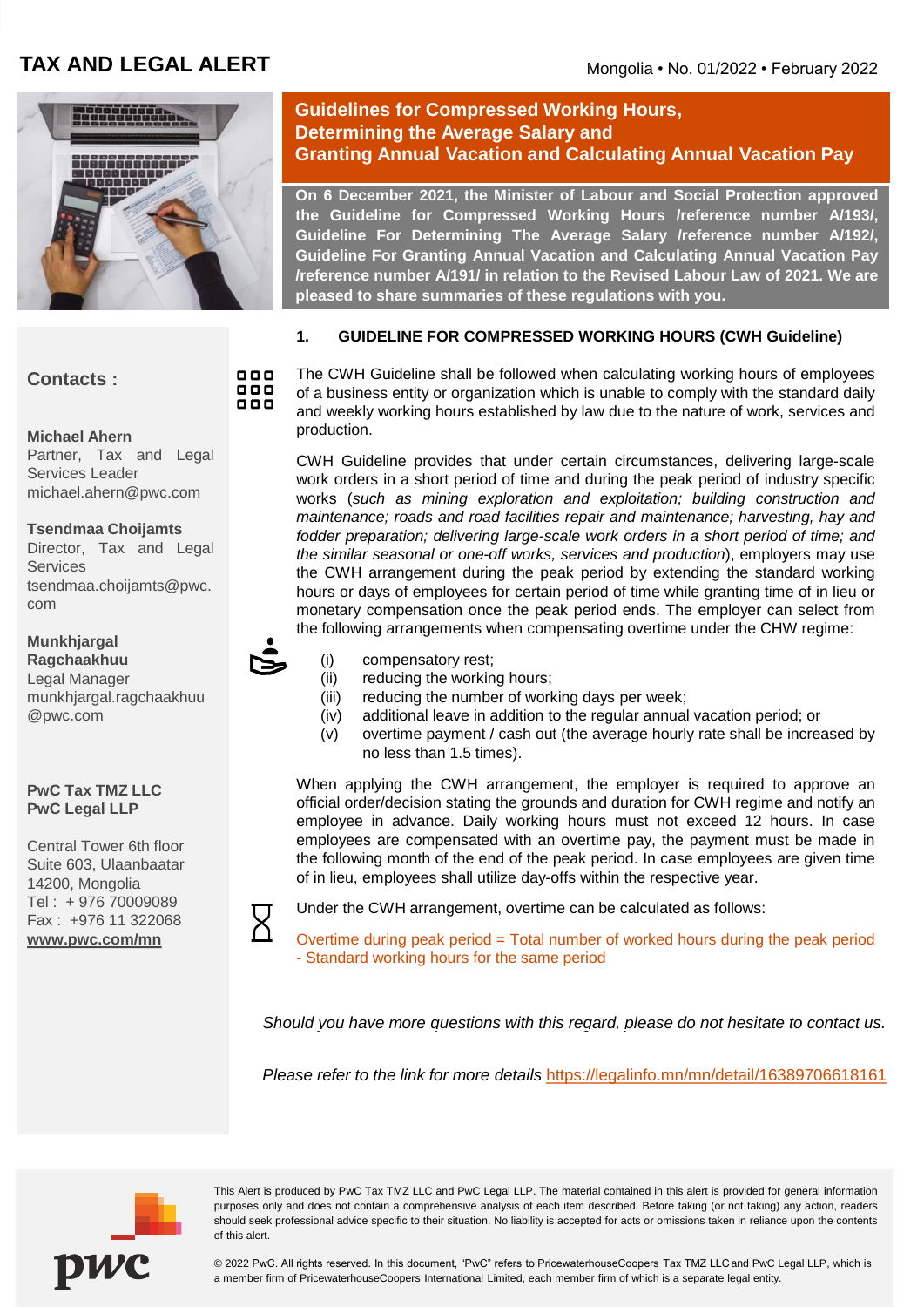### **2. GUIDELINE FOR DETERMINING THE AVERAGE SALARY (Average Salary Regulation)**

| ۰ |  |
|---|--|

The Average Salary Regulation shall be followed in determining the average salary of an employee for the purpose of calculating additional pays and some allowances in accordance with the Labour Law. As the Average Salary Regulation provides, the benchmark for average monthly working days can be **21 days** while the average monthly working hours can be **168 hours**.

#### **General approach for determining the average salary:**

The average salary of an employee is determined as follows:

Average monthly salary= gross salary for the reference period / Actual worked months for the reference period ````````````````````````````````````````````````````````````

Average daily salary= gross salary for the reference period/ Actual worked days for the reference period

Average hourly salary = gross salary for the reference period/ Actual worked hours for the reference period

**For the purpose of defining the average salary,** the salary has components such as base salary, additional pay, extra pay, annual vacation pay and bonuses. All types of employee allowances (such as reduced working hours, idle time, etc.), benefits (such as adopting infants for parents), reimbursement, discounts (discounts on transportation, meals, etc.) are not included in the employee's salary component.

#### **Specific approach for determining the average salary for the purpose of calculating additional pays and some allowances.**

A) Last 3 months average salary shall be used for calculating the following additional pays and allowances:

- (i) Overtime pay
- (ii) Night hours pay
- (iii) Weekend work pay
- (iv) Public holiday work pay
- (v) allowance for a period during which employee was unable to perform his/her job duty due to the strike even though was a non-participant;
- (ii) allowance for a period till employment agreement termination in accordance with Article 80.5 of the Labour Law;
- (iii) allowance for a reduction in an employee's salary as due to performance of other work during idle time;
- (iv) allowance for a period during the performance of a donor's role;
- (v) allowance for a wrongfully dismissed employee reinstated to previous job/position;
- (vi) compensation in the event of a reduction in an employee's salary as a result of an unjustified transfer or reassignment;
- (vii) allowance for paternity paid leave;
- (viii) benefit for leave of adopting infants for a period of up to 60 days.

B) Last 6 months average salary shall be used for calculating the following allowances and compensations**:**

- (i) deducting salary for the damage;
- (ii) determining the material liability in accordance with the Labour Law;
- (iii) reimbursement paid to an employee or the family, regardless of whether the employee who was injured in an industrial accident, acute poisoning, occupational disease, or died is covered by industrial accident or occupational disease insurance.

For more information, please visit: <https://legalinfo.mn/mn/detail?lawId=16389706524321> *Should you have more question with this regard, please do not hesitate to contact us.*



This Alert is produced by PwC Tax TMZ LLC and PwC Legal LLP. The material contained in this alert is provided for general information purposes only and does not contain a comprehensive analysis of each item described. Before taking (or not taking) any action, readers should seek professional advice specific to their situation. No liability is accepted for acts or omissions taken in reliance upon the contents of this alert.